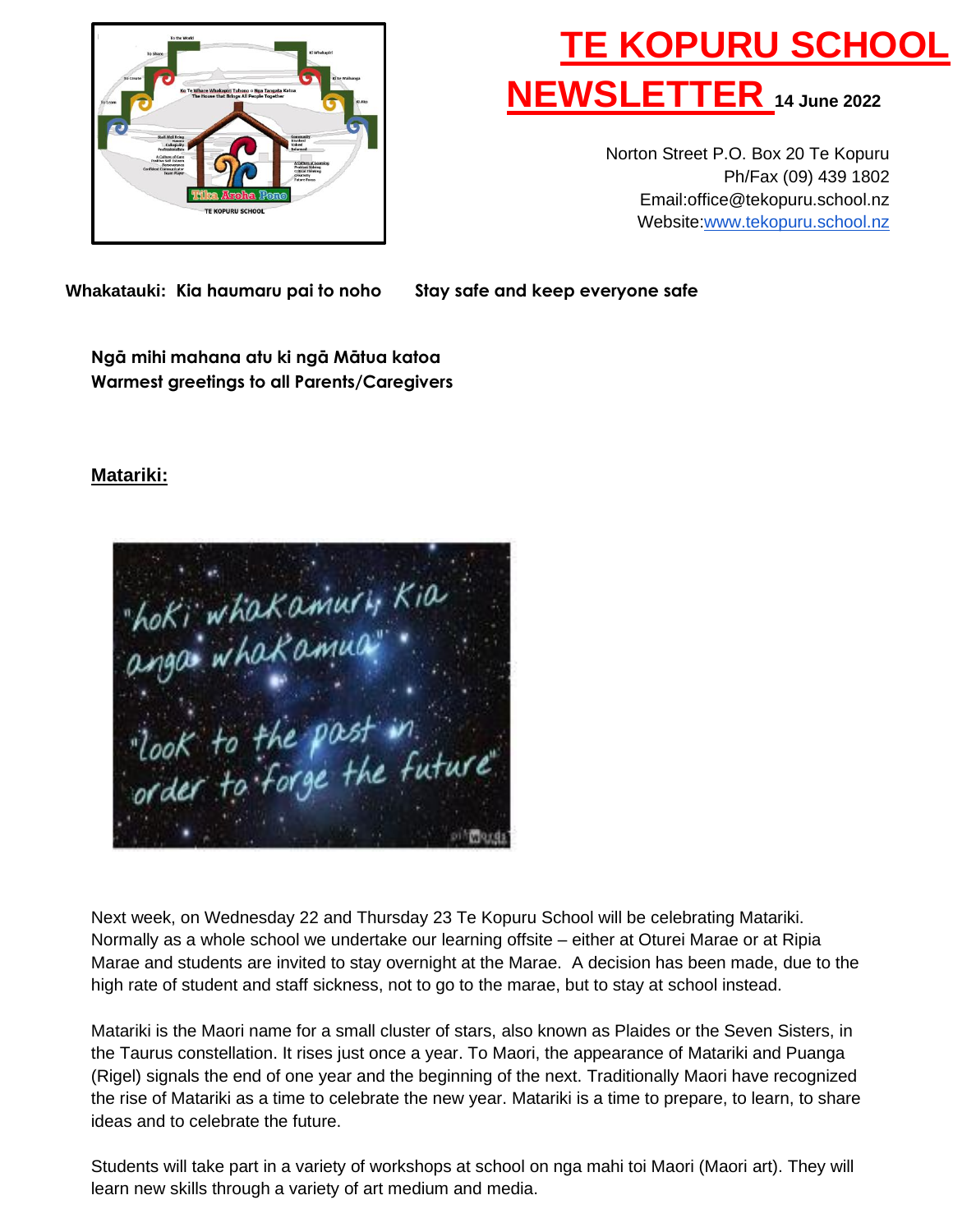To conclude our learning programme, we will join together for a 'Hakari ki Matariki" (a celebration to Matariki) with a shared lunch at 12.30pm followed by a poroporoaki (farewell/thank you). All parents are invited to attend and support our kaupapa of learning, be involved in our workshops, and to join us for lunch.



# **Te Kopuru And Northern Wairoa Cross Country:**

These events have been postponed until term 3. This decision has also been made in the best interests of student and staff wellbeing. Thanks to Michael and Jessica Rope for their ongoing support in allowing us to use their farm for these events.

## **Wellbeing update:**

We have one known whanau who has tested positive for Covid. Please note this is their second round so there is a second wave going through.

Many of our students are displaying flu symptons, and the tummy bug is still prevalent. In the interest of all our students and staff, please keep your child at home if they are ill.

Thank you. Lee Anderson

Take care and keep safe. Nga mihi mahana

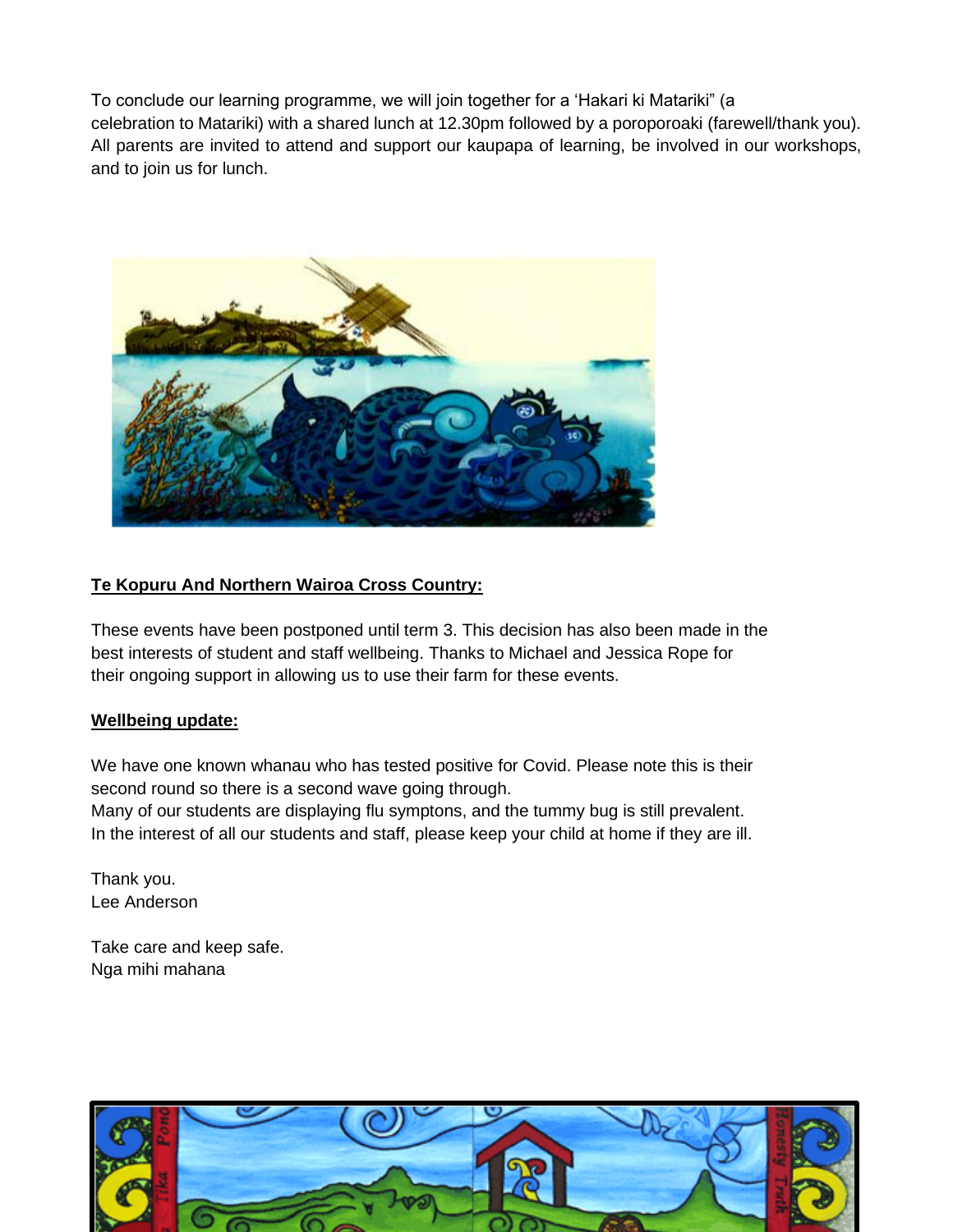# **Te Kopuru School Board of Trustees**

Anthony Nelson (Chairperson) Missy Hokai Lee Anderson (Principal) Kerry Little (Staff Rep)

439 6444 miskanz@hotmail.com 439 1802 439 1802

Jessie Moffett 439 0291 or 0211300690 Charles Samuels 021 063 4379

BoT Members Needed Board of Trustee elections take place in September 2022, so now is the time to start thinking about your interest in becoming a Te Kopuru School Board Member. This is an opportunity to be involved in your kura and community. You are welcome to talk to any of our current board members to find out what is involved. Please contact them on the numbers, above.

# **Calendar**

Wednesday 22 & Thursday 23: Matariki celebrations Friday 24 June: Matariki Public Holiday Friday 8 July: End of term 2 Monday 25 July: Start of term 3

# **Parent Contact Details**

## Te Kopuru School Parent/Caregiver Information:

We would be very grateful if you could notify us of any change in your address and contact details below. This will in turn allow us to update our School Records. It is very important the school has accurate contact caregiver details given the covid presence.

| Parent/ Caregiver Name:                    |                                           |  |
|--------------------------------------------|-------------------------------------------|--|
|                                            |                                           |  |
| Telephone: _______________________________ | Mobile: _________________________________ |  |
| <b>Emergency Contact:(x2)</b>              |                                           |  |

## Food Allergies/Special Dietary requirements \_

In an emergency (students in sickbay, accidents, changes of clothing needed, discipline matters) it is important the school has on record a minimum of two emergency contact phone numbers. Please check details held with the office and update regularly.

## Bookclub:

We have had an overwhelming number of orders paid for with cash recently. If at all possible, please order and pay for your child's book order, online.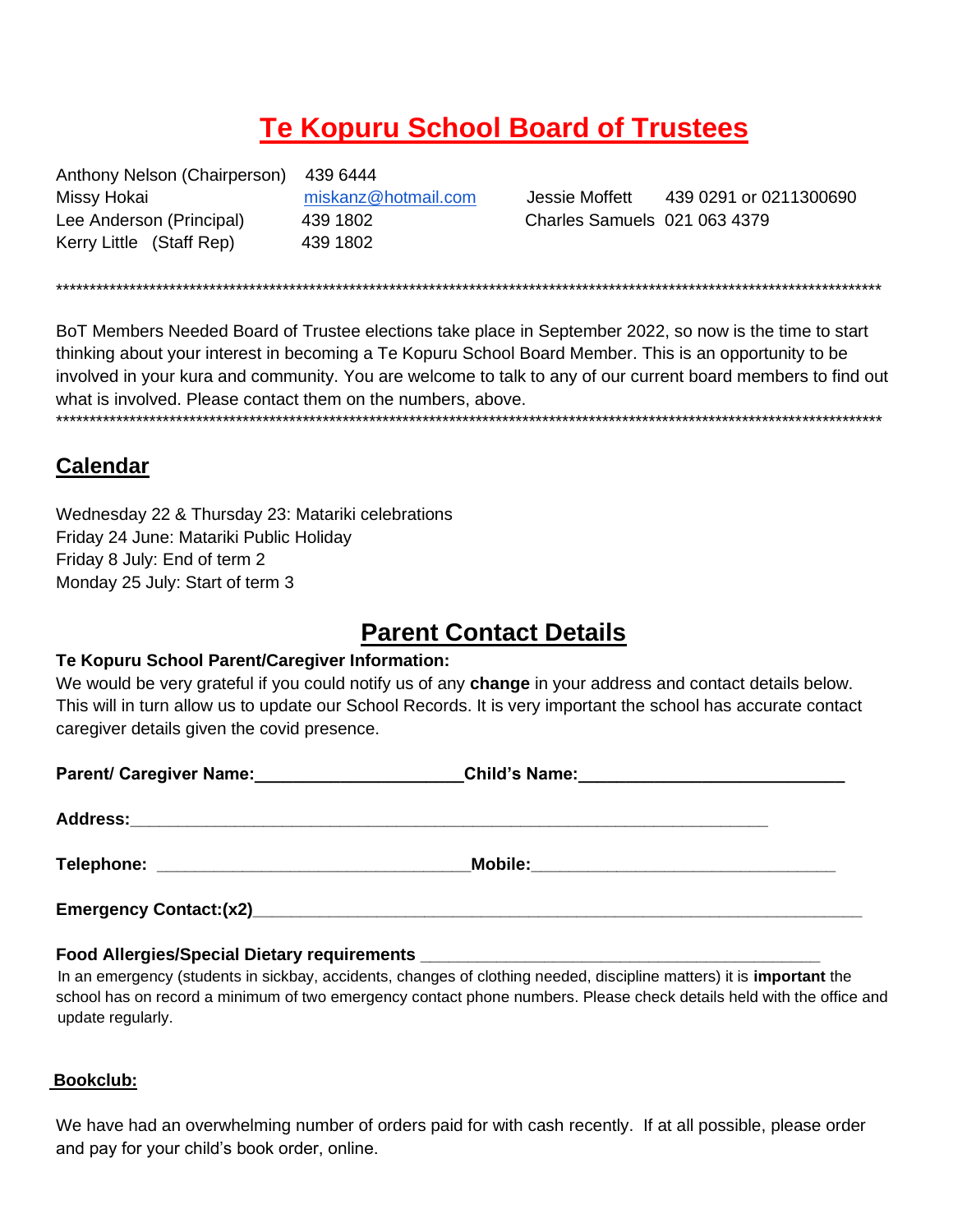IWA T El Matariki

**Free BBQ bonfire** starry lanterns fun games fire show music

 $J$ oin us for this community event Bring chairs, snacks, drinks and warm clothes

KepuruBeating Club

FROM 3PM - 7P **SATURDAY 25TH JUNE** 2022